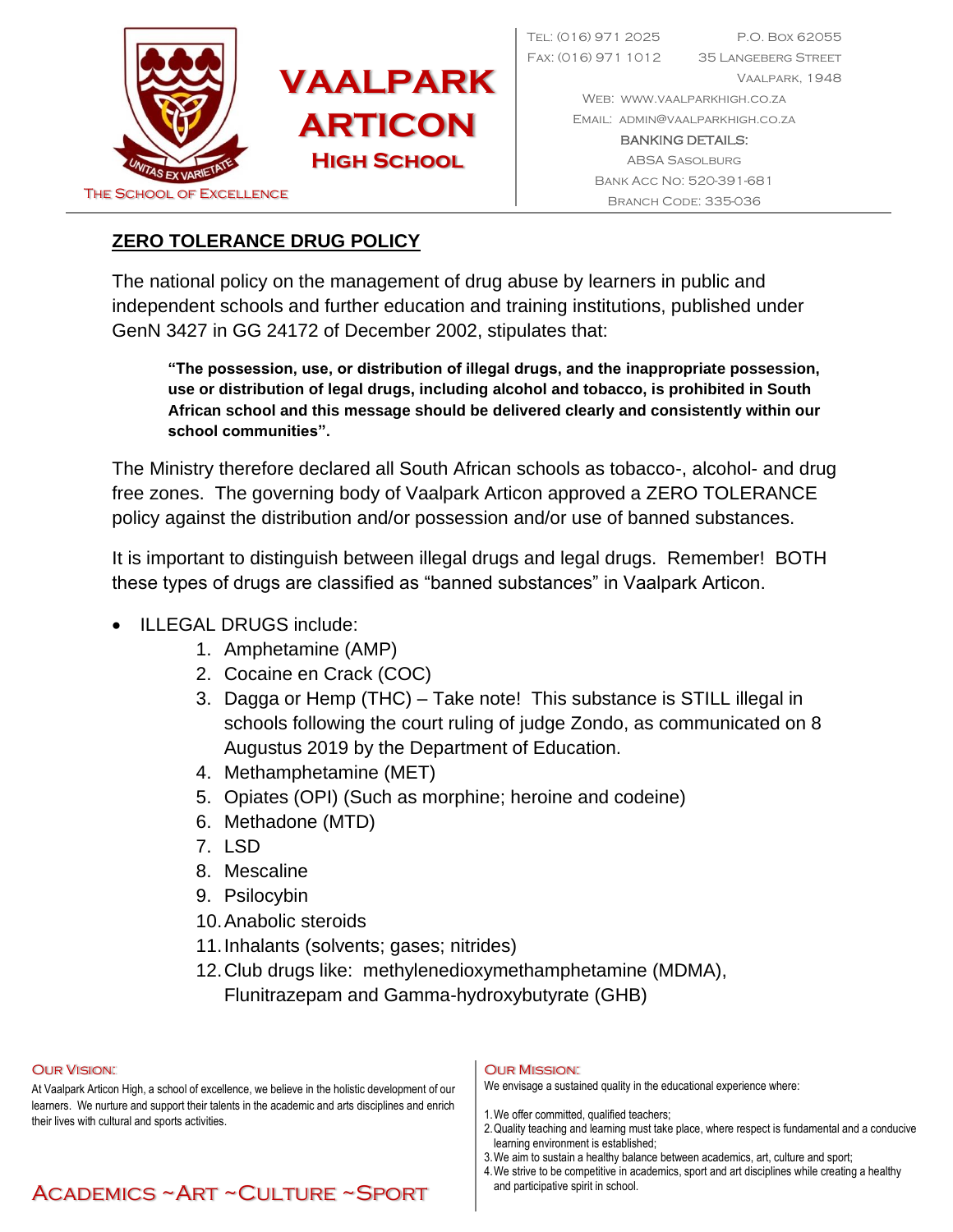- 13.Dissociative drugs: Ketamine; PCP and Analogs; Salvia Divinorom; Decxtromethorpahn (DXM)
- LEGAL DRUGS include:
	- 1. Any type of alcohol
	- 2. Any type of tobacco products
	- 3. Juices and oils of any type that can be smoked by means of a "vape" or any similar device
	- 4. Any bulk medication without a doctor's prescription, such as bottles of cough mixture, boxes of pain killers or "lean".

This policy dictates that:

1. a learner found in possession of any ILLEGAL DRUGS

- will be suspended immediately and will have to appear before the governing body for a disciplinary hearing. Such a learner will face possible expulsion;
- a learner will be tested for illegal substances if she / he displays any physical-, behavioral-, emotional- and social indicators to this effect;
- should a learner test negative, the school will carry the cost of the drug test and no further corrective action will take place;
- should a learner test positive:
	- o the parent/guardian will be notified immediately and full details of the results will be disclosed to the parent / guardian;
	- $\circ$  the parent / guardian will carry the cost of the test;
	- $\circ$  the learner must leave the school immediately and may not return unless he/she is "clean" and drug free (this process takes approximately 4 weeks / 28 days - since this is how long drugs stay in one's system);
- a learner who tests positive, may be re-tested at any time should there be a suspicion that he / she is using drugs again;
- should a learner test positive for a second time, such a learner will appear before the governing body for a disciplinary hearing and will face possible expulsion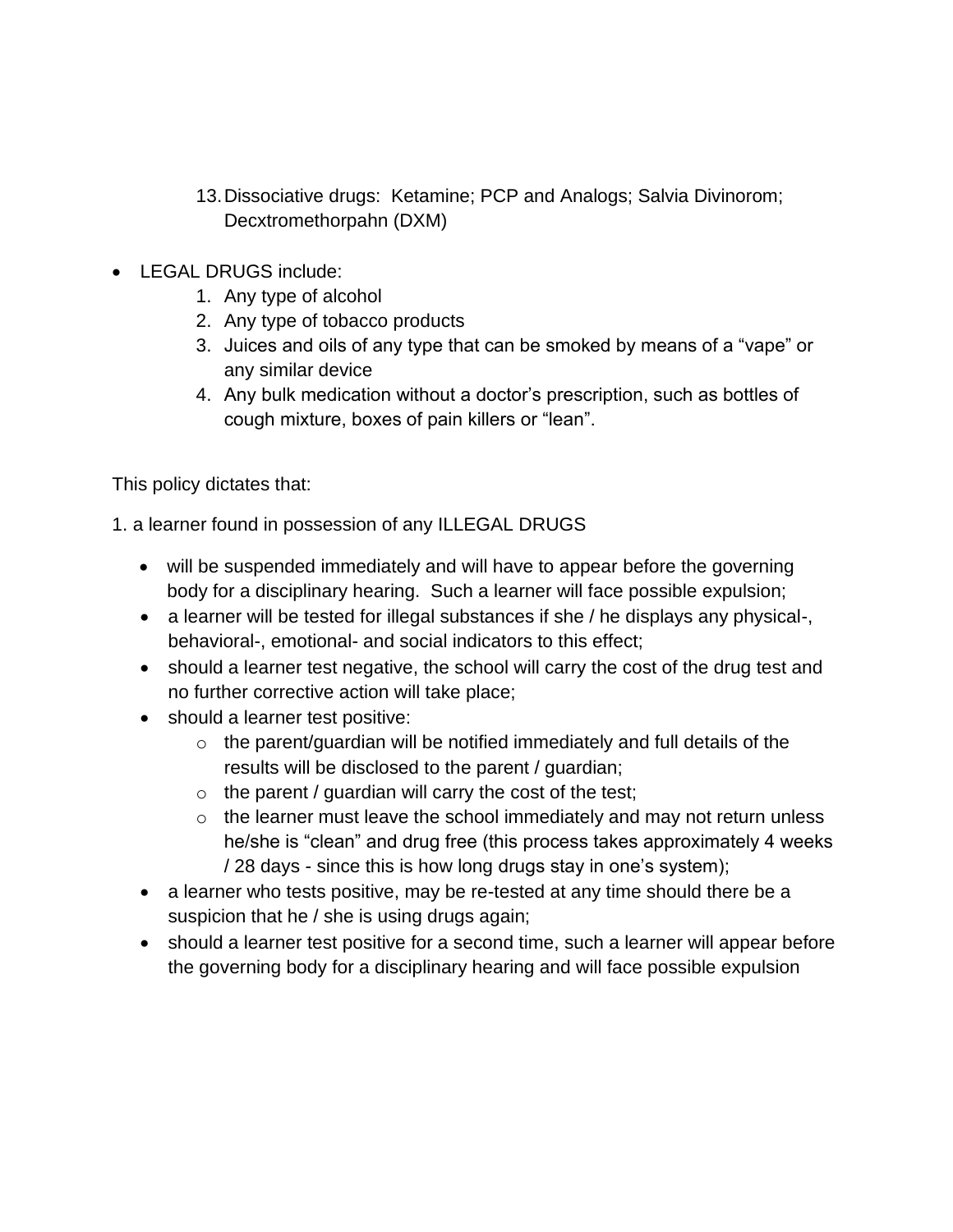2.a) LEGAL banned substances (tobacco products and "vapes"): if a learner is found to be in possession or under the influence of any of the above-mentioned LEGAL banned substances,

- the substances will be confiscated and destroyed ("vapes" included);
- the learner will receive demerits accordingly.

If a learner is found to be in possession or under the influence of the above-mentioned substances for the second time,

- the learner's parent / guardian will be notified immediately;
- the substances will be confiscated and destroyed ("vapes" included);
- the learner will receive demerits accordingly.

If a learner is found to be in possession or under the influence of the above-mentioned substances for the third time,

- the learner's parent / guardian will be notified immediately;
- the substances will be confiscated and destroyed ("vapes" included);
- the learner will be suspended for a period of 5 days.

If a learner still does not comply with the regulations after corrective measures have been taken, such a learner will have to appear before the disciplinary committee of the governing body and he / she will be subject to the sanctions imposed by the committee.

b) LEGAL banned substances (alcohol and medication without prescription): if a learner is found to be in possession or under the influence of any of the above-mentioned LEGAL banned substances,

- the learner's parent / guardian will be notified immediately;
- the substances will be confiscated and destroyed;
- the learner will receive demerits accordingly;
- the learner will be suspended for a period of 5 days.

If a learner is found to be in possession or under the influence of the above-mentioned substances again,

- the learner's parent / guardian will be notified immediately;
- the substances will be confiscated and destroyed